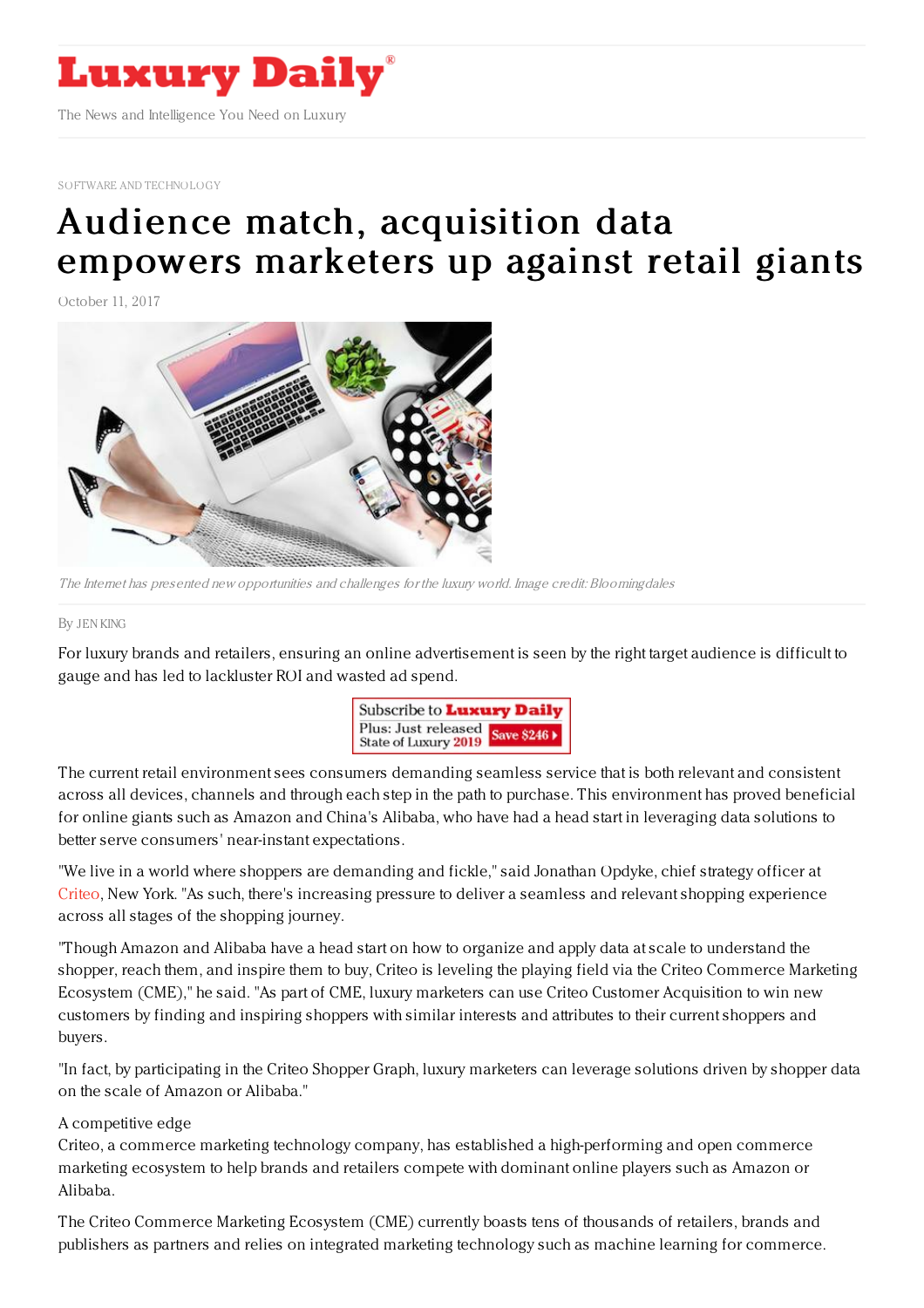Criteo's newest addition to CME is its Audience Match and Customer Acquisition solutions, both of which are still in BETA.

The solutions were developed to help brands and retailers organize and apply data at scale to better understand their consumers, reach them and inspire a purchase. Criteo's solutions are setting out to level the playing field by giving its brand partners access to broader data sets and technology that may have otherwise been out of reach.

Criteo structured the newest CME solutions based on a survey it conducted in collaboration with Forbes. The survey, which spoke to 500 global senior-executives, found that 71 percent of respondents were willing to contribute to a data pool because it is felt that doing so could give brands and retailers a competitive edge over larger digital peers.

To assist brands in finding and attracting new consumers, Criteo has created Criteo Customer Acquisition. The solution was created to provide ad unit accuracy since many times marketers are left guessing if campaign spend has reached consumers most likely to make a purchase.

This is especially important for luxury marketers, as the consumer demographic likely to make a high-end purchase is much smaller and more niche than the shopper segment reached by mass brands.



Online shopping is extremely prevalent, but ads may not reach the right audience 100 percent of the time. Image credit: Bloomingdale's

Criteo Customer Acquisition analyzes historical, behavioral data to create a profile of a brand's ideal target audience. These profiles are then used to identify potential consumers and push personalized recommendations.

Also, the solution optimizes ad spend and maximizes ROI.

During BETA tests in the United Kingdom, early adopters saw the rate of new consumer acquisitions increase as much as 73 percent.

Criteo's second solution, Criteo Audience Match, helps brand partners to reach potential and re-engage existing consumers. Re-engaging with existing consumers has been a constant struggle for brands and retailers.

The Criteo Audience Match solution works by leveraging CRM or DMP data to target audiences across channels including Web, mobile browsers and in applications. Re-engagement is facilitated through broad-reaching, paid display campaigns that target lapsed consumers, and push seasonal offers and products related to previous purchases, among other scenarios.

Criteo's BETA partners saw a match rate of more than 60 percent of their existing client lists with online profiles.

## Digital disruption

The disruption of online shopping has greatly impacted bricks-and-mortar, but physical retailers are fighting to stay alive with an arsenal of digital and tangible tactics to safeguard their industry.

It is no secret that bricks-and-mortar has been suffering with more stores having to close their doors within the past few years. But a new report from Applied Predictive Technologies (APT) shows that 75 percent of retailers are increasing their investments in online (see [story](https://www.luxurydaily.com/retailers-arm-themselves-with-tools-to-combat-online-report/)).

For example, Italian department store Luisa Via Roma's ecommerce personalization tactics have boosted the retailer's sales, showing the potential applications for the broader luxury industry.

Bringing upselling to the online channel, the retailer worked with personalization provider Dynamic Yield to serve up tailored recommendations at various points in the purchase path. Beyond providing a customized experience for shoppers, this initiative yielded an uptick in both conversions and order value (see [story](https://www.luxurydaily.com/luisa-via-romas-personalized-targeting-results-in-ecommerce-lift/)).